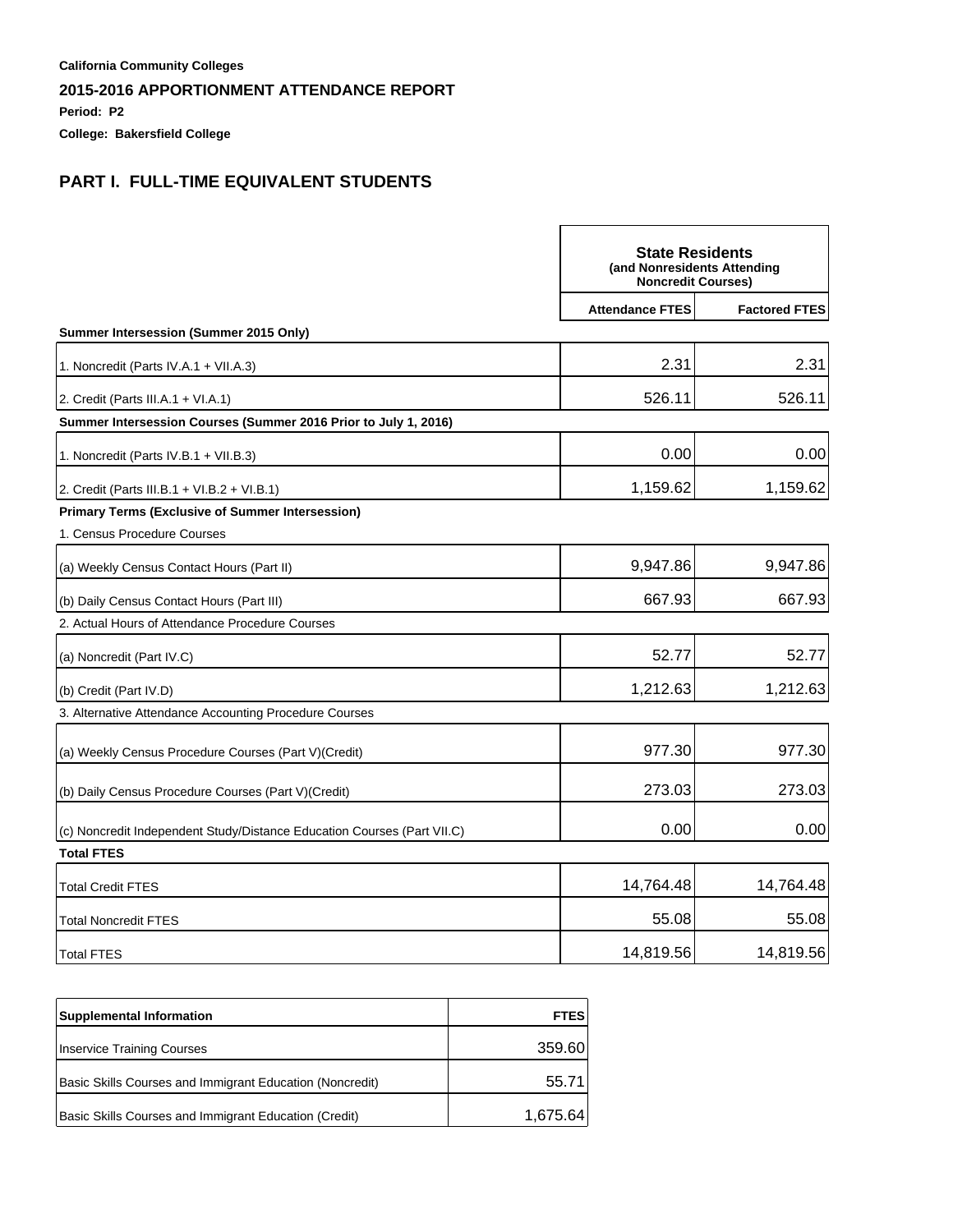**Period: P2**

**College: Bakersfield College**

# **PART I. FULL-TIME EQUIVALENT STUDENTS**

|                                                                         | <b>Nonresidents</b>    |                      |
|-------------------------------------------------------------------------|------------------------|----------------------|
|                                                                         | <b>Attendance FTES</b> | <b>Factored FTES</b> |
| Summer Intersession (Summer 2015 Only)                                  |                        |                      |
| 1. Noncredit (Parts IV.A.1 + VII.A.3)                                   | 0.01                   | 0.01                 |
| 2. Credit (Parts III.A.1 + VI.A.1)                                      | 3.16                   | 3.16                 |
| Summer Intersession Courses (Summer 2016 Prior to July 1, 2016)         |                        |                      |
| 1. Noncredit (Parts IV.B.1 + VII.B.3)                                   | 0.00                   | 0.00                 |
| 2. Credit (Parts III.B.1 + VI.B.2 + VI.B.1)                             | 0.00                   | 0.00                 |
| <b>Primary Terms (Exclusive of Summer Intersession)</b>                 |                        |                      |
| 1. Census Procedure Courses                                             |                        |                      |
| (a) Weekly Census Contact Hours (Part II)                               | 92.95                  | 92.95                |
| (b) Daily Census Contact Hours (Part III)                               | 6.68                   | 6.68                 |
| 2. Actual Hours of Attendance Procedure Courses                         |                        |                      |
| (a) Noncredit (Part IV.C)                                               | 0.62                   | 0.62                 |
| (b) Credit (Part IV.D)                                                  | 11.95                  | 11.95                |
| 3. Alternative Attendance Accounting Procedure Courses                  |                        |                      |
| (a) Weekly Census Procedure Courses (Part V) (Credit)                   | 5.70                   | 5.70                 |
| (b) Daily Census Procedure Courses (Part V) (Credit)                    | 3.07                   | 3.07                 |
| (c) Noncredit Independent Study/Distance Education Courses (Part VII.C) | 0.00                   | 0.00                 |
| <b>Total FTES</b>                                                       |                        |                      |
| <b>Total Credit FTES</b>                                                | 123.51                 | 123.51               |
| <b>Total Noncredit FTES</b>                                             | 0.63                   | 0.63                 |
| <b>Total FTES</b>                                                       | 124.14                 | 124.14               |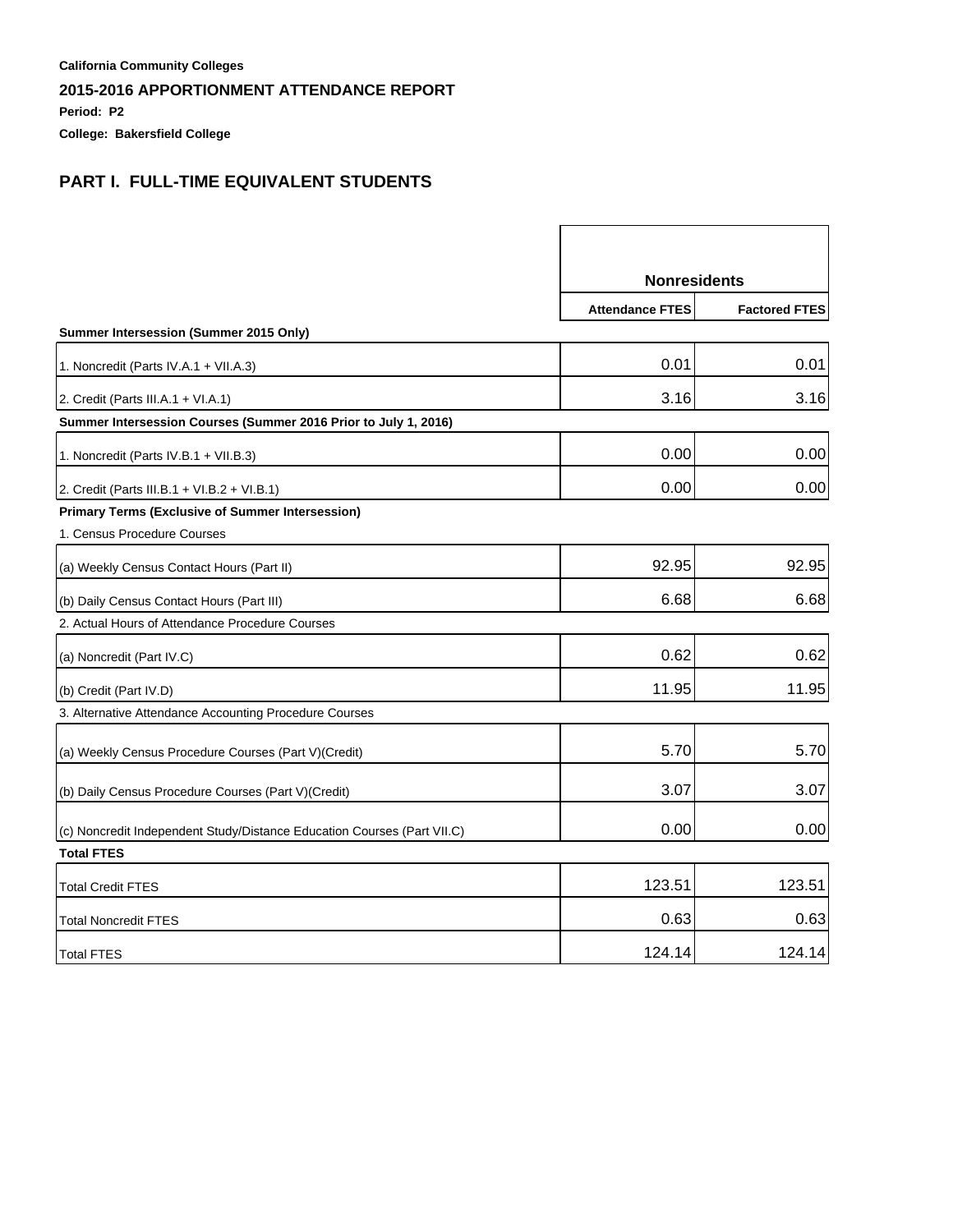**Period: P2**

**College: Bakersfield College**

# **PART II. STUDENT CONTACT HOURS OF WEEKLY CENSUS PROCEDURE COURSES**

| Reference:<br>Education Code Section 84750<br>Title 5 Sections 55100, 58003.1(b), 58004, 58050, 58051 | <b>Contact Hours</b><br>of State Residents | <b>Contact Hours</b><br>of Nonresidents<br>(ECS 76140)* |
|-------------------------------------------------------------------------------------------------------|--------------------------------------------|---------------------------------------------------------|
| A. First Primary Term                                                                                 |                                            |                                                         |
| 1. 1st CW Day                                                                                         | 129,362.13                                 | 1,057.09                                                |
| 2. 1st CW Extended Day                                                                                | 31,129.81                                  | 303.30                                                  |
| <b>B. Second Primary Term</b>                                                                         |                                            |                                                         |
| 1. 1st CW Day                                                                                         | 126,750.43                                 | 1,319.66                                                |
| 2. 1st CW Extended Day                                                                                | 33,164.04                                  | 313.60                                                  |
| <b>C. Third Primary Term</b>                                                                          |                                            |                                                         |
| 1. 1st CW Day                                                                                         | 0.00                                       | 0.00                                                    |
| 2. 1st CW Extended Day                                                                                | 0.00                                       | 0.00                                                    |

| <b>Calculated FTES</b>               | <b>Resident FTES</b> | <b>Nonresident FTES</b> |
|--------------------------------------|----------------------|-------------------------|
| First Period Report Part 1.C.(1)(a)  | 10,345.76            | 88.87                   |
| Second Period Report Part 1.C.(1)(a) | 9,947.86             | 92.95                   |
| Annual Period Report Part 1.C.(1)(a) |                      |                         |
| ReCal Period Report Part 1.C.(1)(a)  |                      |                         |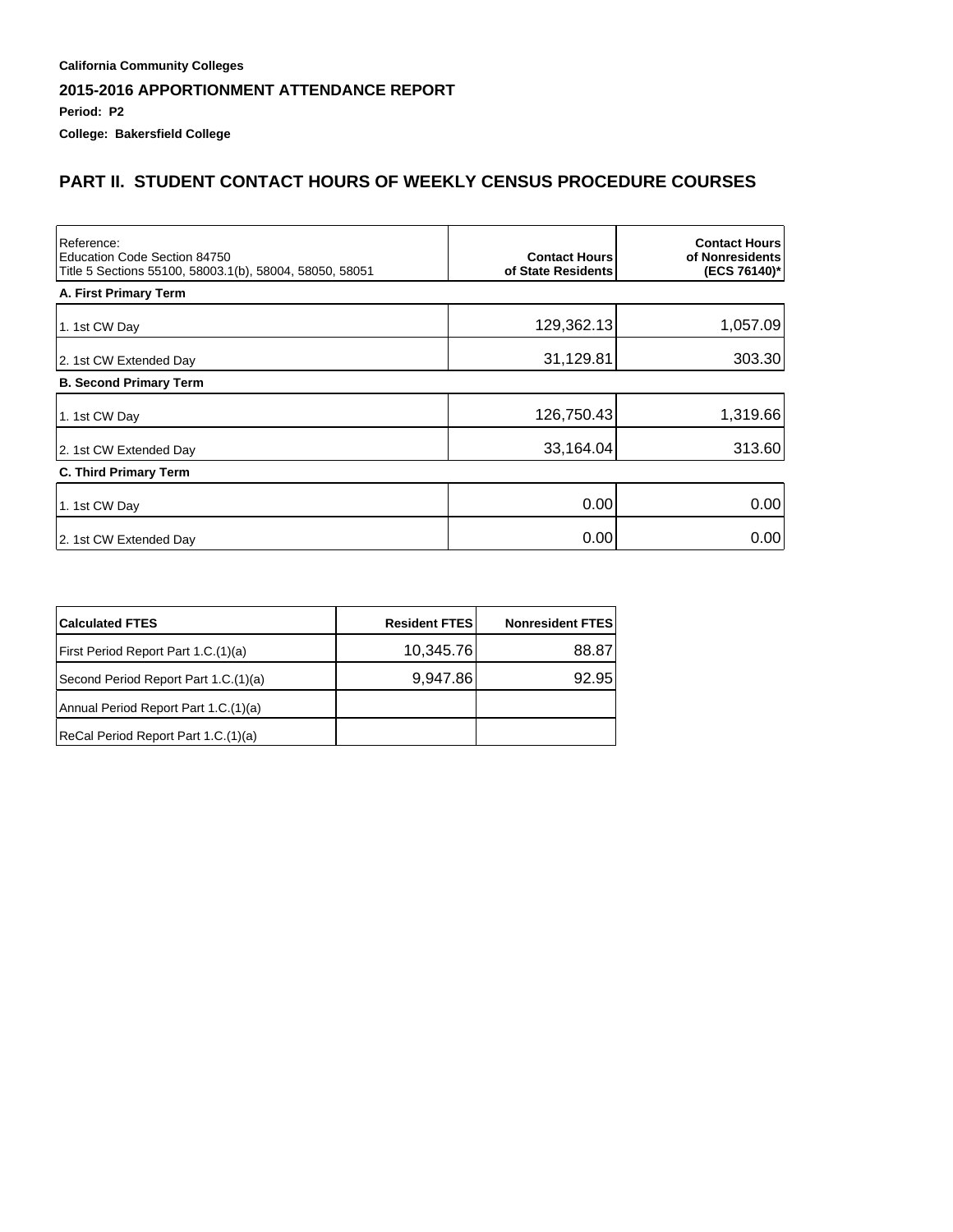**Period: P2**

**College: Bakersfield College**

# **PART III. STUDENT CONTACT HOURS OF DAILY CENSUS PROCEDURE COURSES**

| Reference:<br>Education Code Section 84750<br>Title 5 Sections 55100, 58003.1(b), 58004, 58050, 58051 | <b>Contact Hours</b><br>of State Residents | <b>Contact Hours</b><br>of Nonresidents<br>(ECS 76140)* |
|-------------------------------------------------------------------------------------------------------|--------------------------------------------|---------------------------------------------------------|
| A. Summer Intersession Courses (Summer 2015 Only)                                                     |                                            |                                                         |
| 1. 1st CD                                                                                             | 175,273.60                                 | 948.00                                                  |
| B. Summer Intersession Courses (Summer 2016 Prior to July 1, 2016)                                    |                                            |                                                         |
| 1.1st CD                                                                                              | 533,800.00                                 | 0.00                                                    |
| C. July 1 - December 31, 2015 (Exclusive of Summer Intersession)                                      |                                            |                                                         |
| 1. 1st CD Day                                                                                         | 142,469.18                                 | 1,860.82                                                |
| 2. 1st CD Extended Day                                                                                | 99,926.20                                  | 606.00                                                  |
| January 1 - April 15, 2016                                                                            |                                            |                                                         |
| 3. 1st CW Day                                                                                         | 96,235.40                                  | 822.30                                                  |
| 4. 1st CW Extended Day                                                                                | 12,033.00                                  | 220.00                                                  |
| April 16 - June 30, 2016                                                                              |                                            |                                                         |
| 5. 1st CW Day                                                                                         | 0.00                                       | 0.00                                                    |
| 6. 1st CW Extended Day                                                                                | 0.00                                       | 0.00                                                    |

| <b>Calculated FTES</b>     |                 | <b>Resident FTES</b> | <b>Nonresident FTES</b> |
|----------------------------|-----------------|----------------------|-------------------------|
|                            | Part 1.A.(2)    | 333.85               | 1.81                    |
|                            | Part 1.B.(2)    | 685.71               | 0.00                    |
| <b>First Period Report</b> | Part 1.C.(1)(b) | 695.87               | 7.21                    |
|                            | Part 1.A.(2)    | 333.85               | 1.81                    |
|                            | Part 1.B.(2)    | 1,016.76             | 0.00                    |
| Second Period Report       | Part 1.C.(1)(b) | 667.93               | 6.68                    |
|                            | Part 1.A.(2)    | 333.85               | 1.81                    |
|                            | Part 1.B.(2)    | 1,016.76             | 0.00                    |
| Annual Period Report       | Part 1.C.(1)(b) | 667.93               | 6.68                    |
|                            | Part 1.A.(2)    |                      |                         |
|                            | Part 1.B.(2)    |                      |                         |
| ReCal Period Report        | Part 1.C.(1)(b) |                      |                         |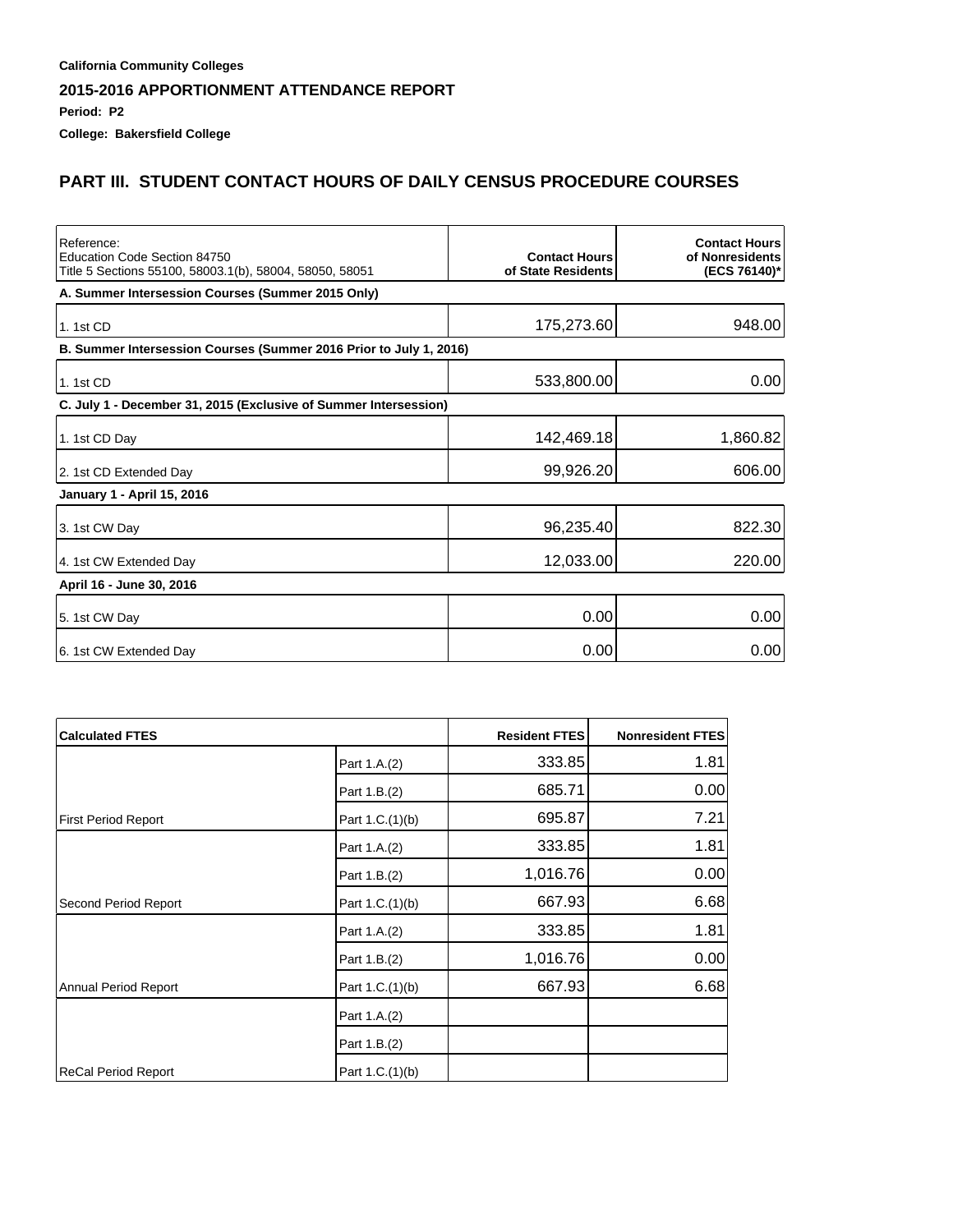**Period: P2**

**College: Bakersfield College**

# **PART IV. STUDENT CONTACT HOURS OF ACTUAL HOURS OF ATTENDANCE**

| Reference:<br>Education Code Section 84750<br>Title 5 Sections 55100, 58003.1(b), 58003.1(e), 58007 | <b>Contact Hours</b><br>of State Residents | <b>Contact Hours</b><br>of Nonresidents<br>(ECS 76140)* |
|-----------------------------------------------------------------------------------------------------|--------------------------------------------|---------------------------------------------------------|
| A. Summer Intersession Courses (Summer 2015 Only)                                                   |                                            |                                                         |
| 1. Noncredit Courses                                                                                | 1,214.50                                   | 3.00                                                    |
| 2. Credit Courses                                                                                   | 55,624.60                                  | 497.00                                                  |
| B. Summer Intersession Courses (Summer 2016 Prior to July 1, 2016)                                  |                                            |                                                         |
| 1. Noncredit Courses                                                                                | 0.00                                       | 0.00                                                    |
| 2. Credit Courses                                                                                   | 15,000.00                                  | 0.00                                                    |
| C. Noncredit Courses (Exclusive of Summer Intersession)                                             |                                            |                                                         |
| 1. July 1 - December 31, 2015                                                                       | 11,787.50                                  | 138.00                                                  |
| 2. January 1 - April 15, 2016                                                                       | 0.00                                       | 0.00                                                    |
| 3. April 16 - June 30, 2016                                                                         | 0.00                                       | 0.00                                                    |
| D. Credit Courses (Exclusive of Summer Intersession)                                                |                                            |                                                         |
| 1. July 1 - December 31, 2015 Day                                                                   | 284,001.07                                 | 3,205.77                                                |
| 2. July 1 - December 31, 2015 Extended Day                                                          | 29,325.25                                  | 161.00                                                  |
| 3. January 1 - April 15, 2016 Day                                                                   | 38,508.50                                  | 108.00                                                  |
| 4. January 1 - April 15, 2016 Extended Day                                                          | 1,751.00                                   | 9.00                                                    |
| 5. April 16 - June 30, 2016 Day                                                                     | 0.00                                       | 0.00                                                    |
| 6. April 16 - June 30, 2016 Extended Day                                                            | 0.00                                       | 0.00                                                    |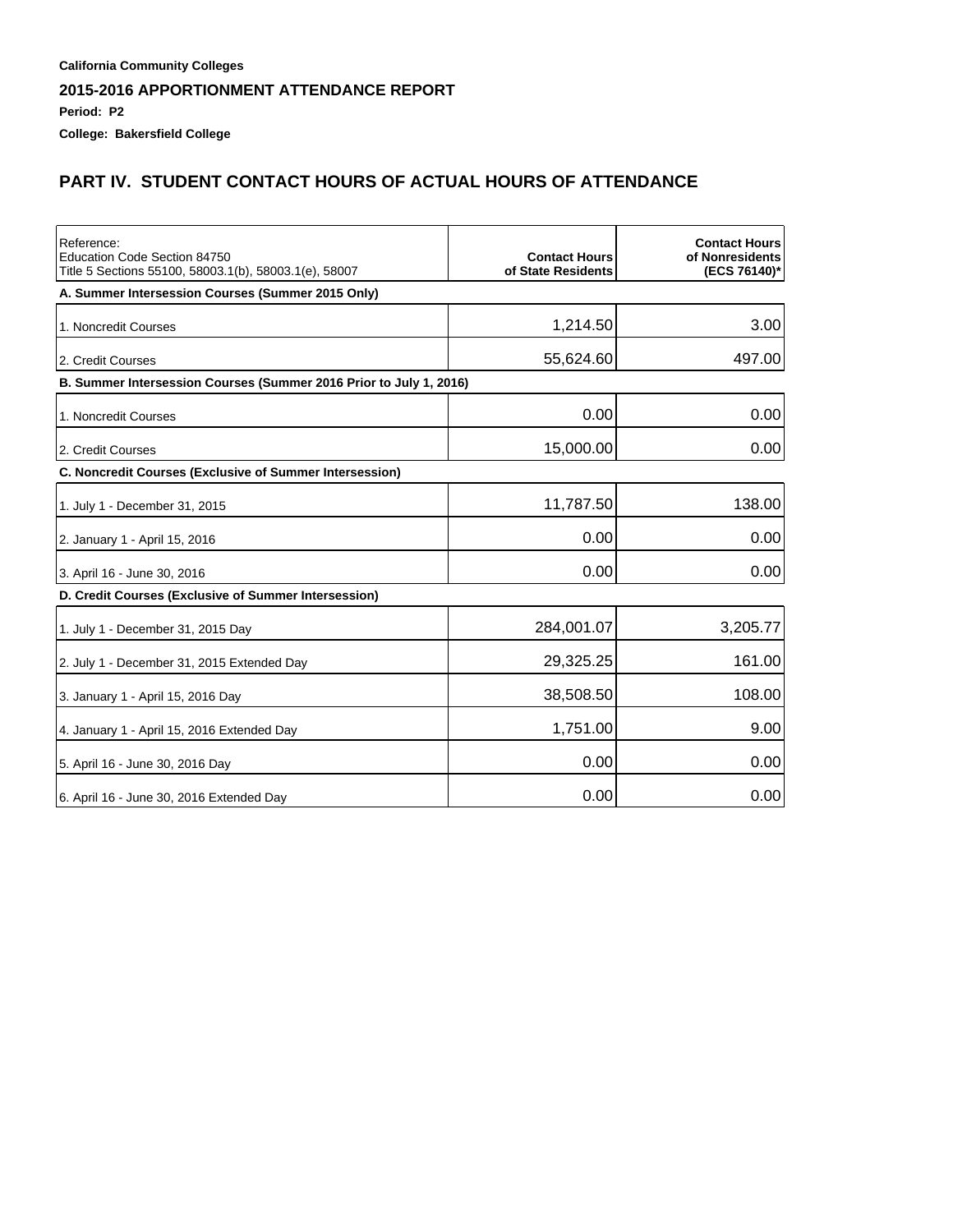### **PART IV. STUDENT CONTACT HOURS OF ACTUAL HOURS OF ATTENDANCE**

| <b>Calculated FTES</b>     |                 | <b>Resident FTES</b> | Nonresident FTES |
|----------------------------|-----------------|----------------------|------------------|
|                            | Part 1.A.(1)    | 2.31                 | 0.01             |
|                            | Part 1.A.(2)    | 98.74                | 0.92             |
|                            | Part 1.B.(1)    | 0.00                 | 0.00             |
|                            | Part 1.B.(2)    | 0.00                 | 0.00             |
|                            | Part 1.C.(2)(a) | 52.41                | 0.61             |
| First Period Report        | Part 1.C.(2)(b) | 1,125.08             | 13.28            |
|                            | Part 1.A.(1)    | 2.31                 | 0.01             |
|                            | Part 1.A.(2)    | 105.95               | 0.95             |
|                            | Part 1.B.(1)    | 0.00                 | 0.00             |
|                            | Part 1.B.(2)    | 28.57                | 0.00             |
|                            | Part 1.C.(2)(a) | 52.77                | 0.62             |
| Second Period Report       | Part 1.C.(2)(b) | 1,212.63             | 11.95            |
|                            | Part 1.A.(1)    | 2.31                 | 0.01             |
|                            | Part 1.A.(2)    | 105.95               | 0.95             |
|                            | Part 1.B.(1)    | 0.00                 | 0.00             |
|                            | Part 1.B.(2)    | 28.57                | 0.00             |
|                            | Part 1.C.(2)(a) | 22.45                | 0.26             |
| Annual Period Report       | Part 1.C.(2)(b) | 673.50               | 6.64             |
|                            | Part 1.A.(1)    |                      |                  |
|                            | Part 1.A.(2)    |                      |                  |
|                            | Part 1.B.(1)    |                      |                  |
|                            | Part 1.B.(2)    |                      |                  |
|                            | Part 1.C.(2)(a) |                      |                  |
| <b>ReCal Period Report</b> | Part 1.C.(2)(b) |                      |                  |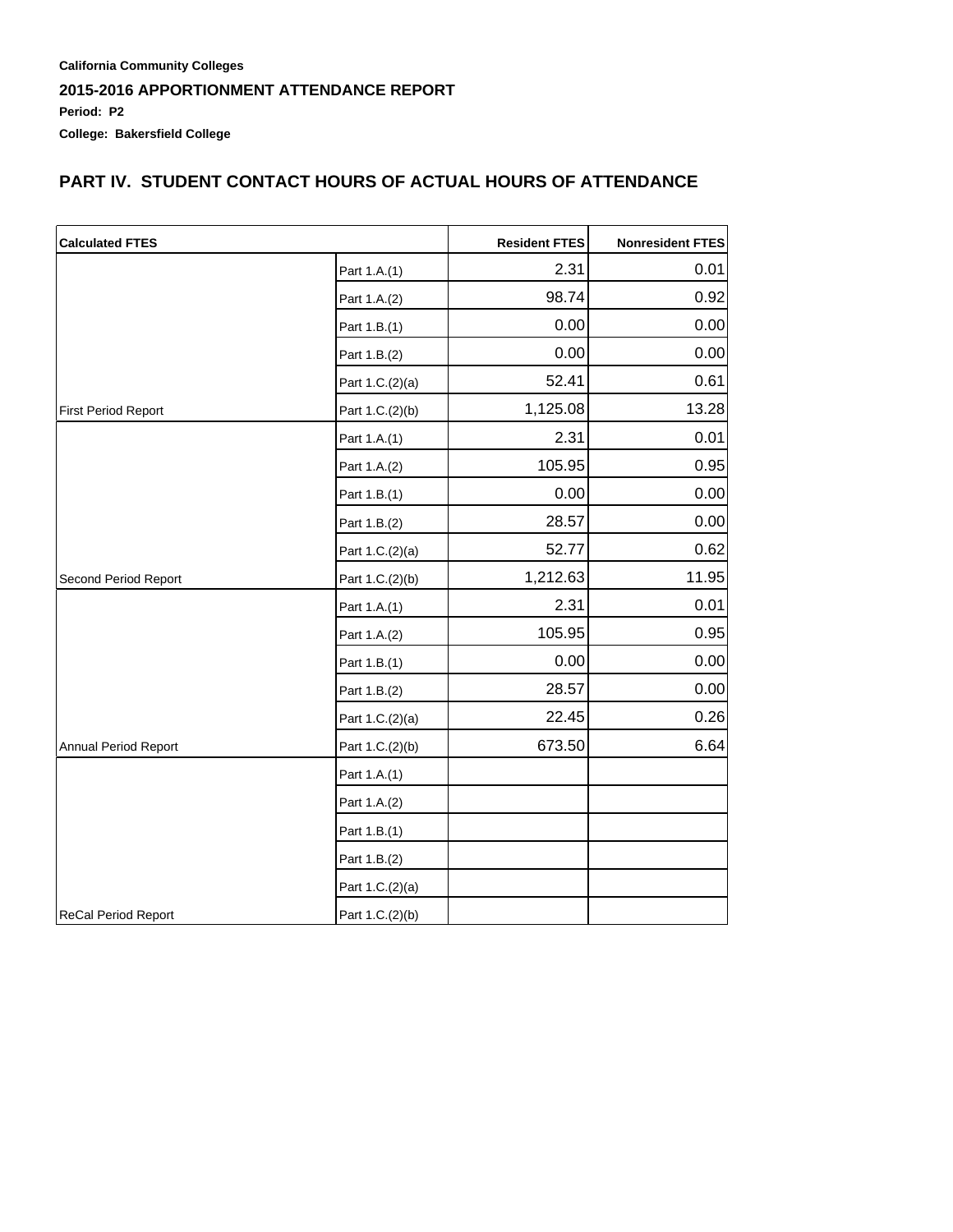**Period: P2**

**College: Bakersfield College**

# **PART V. ALTERNATIVE ATTENDANCE ACCOUNTING PROCEDURE WEEKLY CENSUS**

| Reference:<br>Education Code Section 84750<br>Title 5 Sections 55100, 58003.1(f), 58050, 58051, 58009,58009.5 | <b>Contact Hours</b><br>of State Residents | <b>Contact Hours</b><br>of Nonresidents<br>(ECS 76140)* |
|---------------------------------------------------------------------------------------------------------------|--------------------------------------------|---------------------------------------------------------|
| A. First Primary Term                                                                                         |                                            |                                                         |
| 1. 1st CW Day                                                                                                 | 16,614.00                                  | 86.00                                                   |
| 2. 1st CW Extended Day                                                                                        | 0.00                                       | 0.00                                                    |
| <b>B. Second Primary Term</b>                                                                                 |                                            |                                                         |
| 1. 1st CW Day                                                                                                 | 14,863.50                                  | 97.50                                                   |
| 2. 1st CW Extended Day                                                                                        | 0.00                                       | 0.00                                                    |
| C. Third Primary Term                                                                                         |                                            |                                                         |
| 1. 1st CW Day                                                                                                 | 0.00                                       | 0.00                                                    |
| 2. 1st CW Extended Day                                                                                        | 0.00                                       | 0.00                                                    |

| <b>Calculated FTES</b>               | <b>Resident FTES</b> | <b>Nonresident FTES</b> |
|--------------------------------------|----------------------|-------------------------|
| First Period Report Part 1.C.(3)(a)  | 1,001.55             | 5.18                    |
| Second Period Report Part 1.C.(3)(a) | 977.30               | 5.70                    |
| Annual Period Report Part 1.C.(3)(a) | 977.30               | 5.70                    |
| ReCal Period Report Part 1.C.(3)(a)  |                      |                         |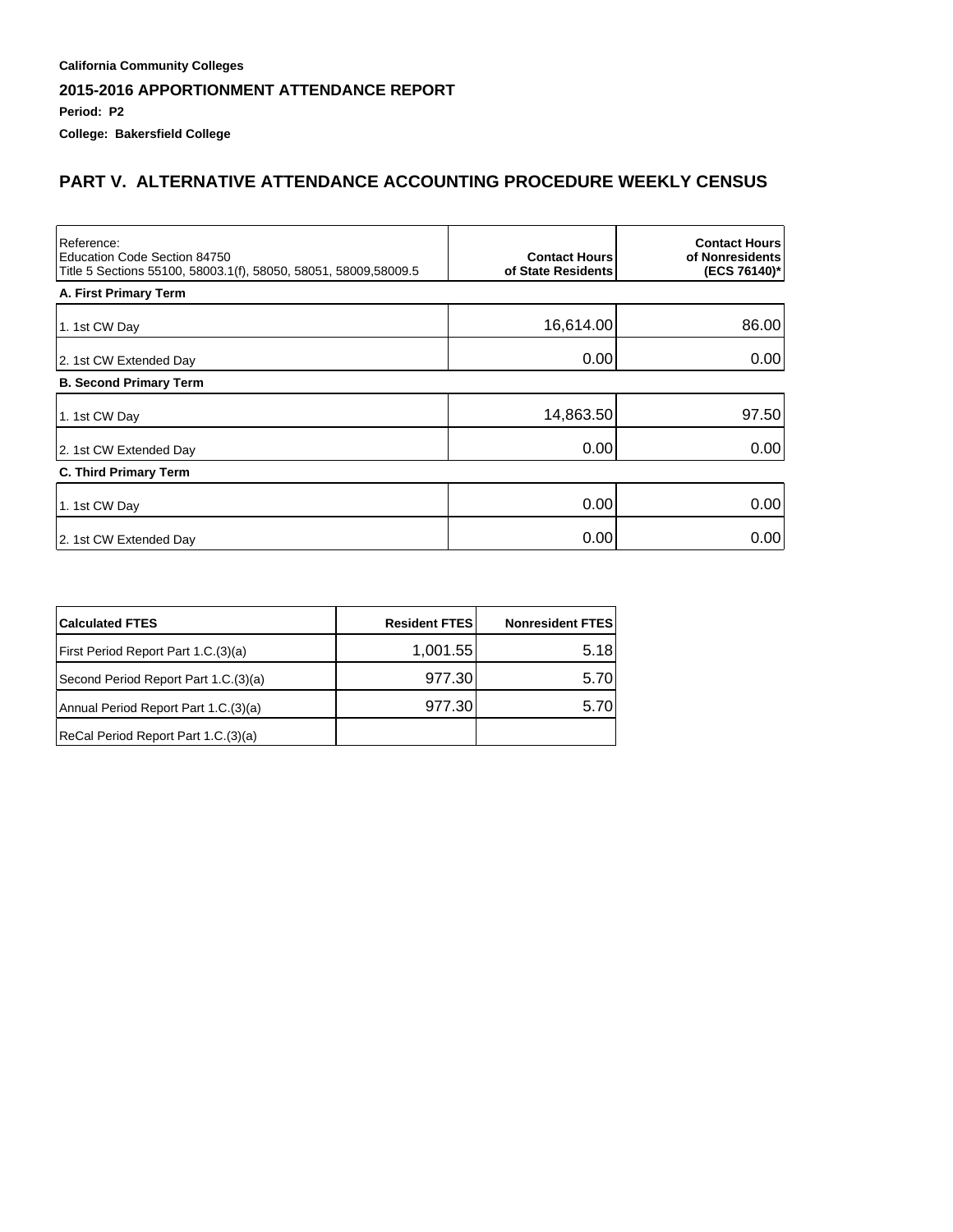**Period: P2**

**College: Bakersfield College**

# **PART VI. ALTERNATIVE ATTENDANCE ACCOUNTING PROCEDURE DAILY CENSUS**

| Reference:<br>Education Code Section 84750<br>Title 5 Sections 55100, 58003.1(f), 58050, 58051, 58009.5 | <b>Contact Hours</b><br>of State Residents | <b>Contact Hours</b><br>of Nonresidents<br>(ECS 76140)* |
|---------------------------------------------------------------------------------------------------------|--------------------------------------------|---------------------------------------------------------|
| A. Summer Intersession Courses (Summer 2015 Only)                                                       |                                            |                                                         |
| 1. 1st CD                                                                                               | 45,314.00                                  | 211.90                                                  |
| B. Summer Intersession Courses (Summer 2016 Prior to July 1, 2016)                                      |                                            |                                                         |
| 1. 1st CD                                                                                               | 60,000.00                                  | 0.00                                                    |
| C. July 1 - December 31, 2015 (Exclusive of Summer Intersession)                                        |                                            |                                                         |
| 1. 1st CD Day                                                                                           | 99,821.20                                  | 1,189.90                                                |
| 2. 1st CD Extended Day                                                                                  | 0.00                                       | 0.00                                                    |
| January 1 - April 15, 2016                                                                              |                                            |                                                         |
| 3. 1st CW Day                                                                                           | 43,521.00                                  | 423.80                                                  |
| 4. 1st CW Extended Day                                                                                  | 0.00                                       | 0.00                                                    |
| April 16 - June 30, 2016                                                                                |                                            |                                                         |
| 5. 1st CW Day                                                                                           | 0.00                                       | 0.00                                                    |
| 6. 1st CW Extended Day                                                                                  | 0.00                                       | 0.00                                                    |

| <b>Calculated FTES</b>     |                 | <b>Resident FTES</b> | Nonresident FTES |
|----------------------------|-----------------|----------------------|------------------|
|                            | Part 1.A.(2)    | 86.31                | 0.40             |
|                            | Part 1.B.(2)    | 285.71               | 0.00             |
| <b>First Period Report</b> | Part 1.C.(3)(b) | 121.30               | 4.32             |
|                            | Part 1.A.(2)    | 86.31                | 0.40             |
|                            | Part 1.B.(2)    | 114.29               | 0.00             |
| Second Period Report       | Part 1.C.(3)(b) | 273.03               | 3.07             |
|                            | Part 1.A.(2)    | 86.31                | 0.40             |
|                            | Part 1.B.(2)    | 114.29               | 0.00             |
| Annual Period Report       | Part 1.C.(3)(b) | 273.03               | 3.07             |
|                            | Part 1.A.(2)    |                      |                  |
|                            | Part 1.B.(2)    |                      |                  |
| ReCal Period Report        | Part 1.C.(3)(b) |                      |                  |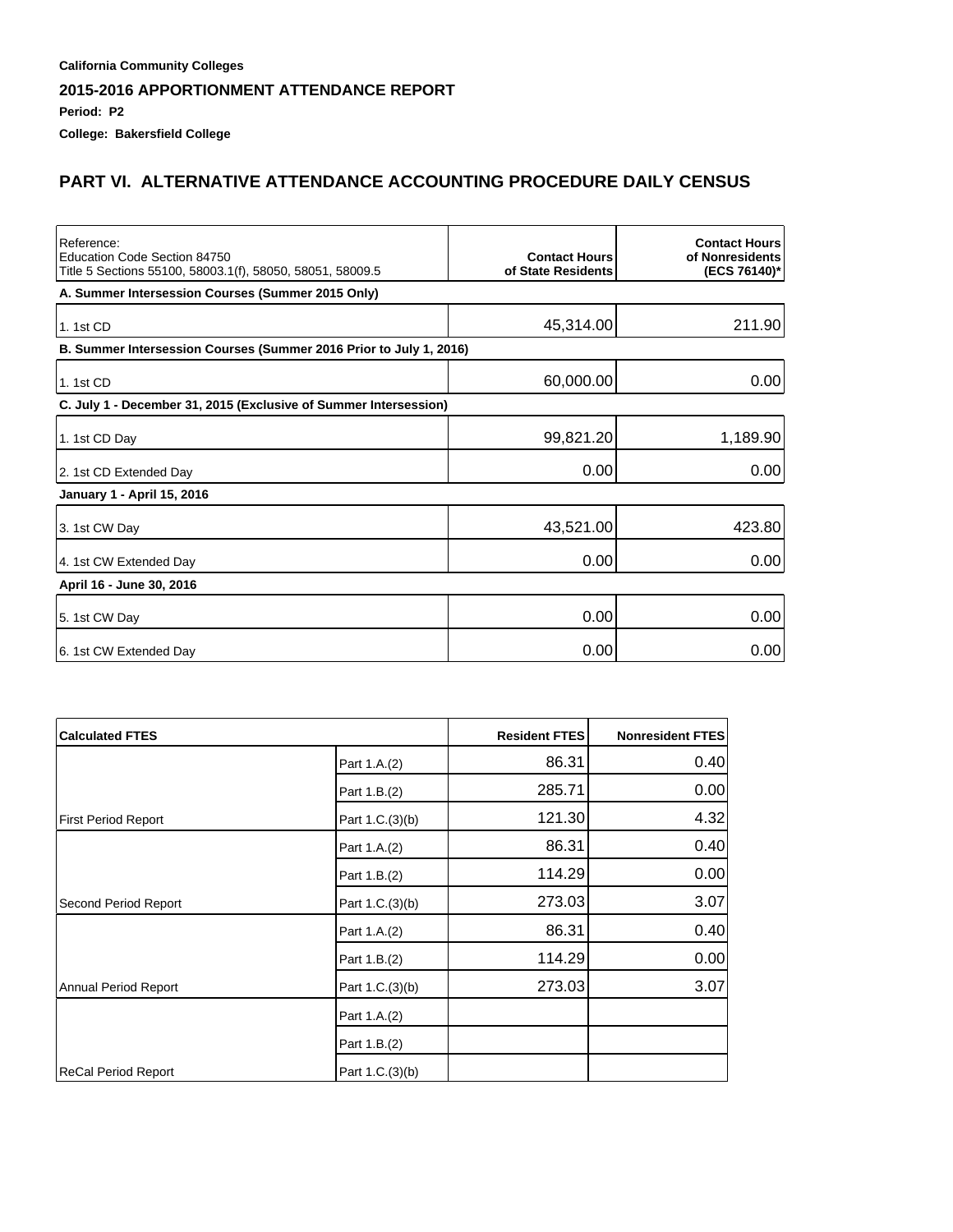**Period: P2**

**College: Bakersfield College**

# **PART VII. ALTERNATIVE ATTENDANCE ACCOUNTING PROCEDURE Noncredit**

| Reference:<br>Education Code Sections 66700, 70901, 84750, 84757<br>Title 5 Sections 58003.1(f)(2), 55200, 55230, 55250 | <b>Contact Hours</b><br>of State Residents | <b>Contact Hours</b><br>of Nonresidents<br>(ECS 76140)* |
|-------------------------------------------------------------------------------------------------------------------------|--------------------------------------------|---------------------------------------------------------|
| A. Summer Intersession Courses (Summer 2015 Only)                                                                       |                                            |                                                         |
| 1. 1st CD                                                                                                               | 0.00                                       | 0.00                                                    |
| 2. 2nd CD                                                                                                               | 0.00                                       | 0.00                                                    |
| 3. Average                                                                                                              | 0.00                                       | 0.00                                                    |
| B. Summer Intersession Courses (Summer 2016 Prior to July 1, 2016)                                                      |                                            |                                                         |
| 1. 1st CD                                                                                                               | 0.00                                       | 0.00                                                    |
| 2. 2nd CD                                                                                                               | 0.00                                       | 0.00                                                    |
| 3. Average                                                                                                              | 0.00                                       | 0.00                                                    |
| C. July 1 - December 31, 2015 (Exclusive of Summer Intersession)                                                        |                                            |                                                         |
| 1. 1st CD Day                                                                                                           | 0.00                                       | 0.00                                                    |
| 2. 1st CD Extended Day                                                                                                  | 0.00                                       | 0.00                                                    |
| 3. 2nd CD Day                                                                                                           | 0.00                                       | 0.00                                                    |
| 4. 2nd CD Extended Day                                                                                                  | 0.00                                       | 0.00                                                    |
| 5. Average                                                                                                              | 0.00                                       | 0.00                                                    |
| January 1 - April 15, 2016                                                                                              |                                            |                                                         |
| 6. 1st CW Day                                                                                                           | 0.00                                       | 0.00                                                    |
| 7. 1st CW Extended Day                                                                                                  | 0.00                                       | 0.00                                                    |
| 8. 2nd CD Day                                                                                                           | 0.00                                       | 0.00                                                    |
| 9. 2nd CD Extended Day                                                                                                  | 0.00                                       | 0.00                                                    |
| 10. Average                                                                                                             | 0.00                                       | 0.00                                                    |
| April 16 - June 30, 2016                                                                                                |                                            |                                                         |
| 11. 1st CW Day                                                                                                          | 0.00                                       | 0.00                                                    |
| 12. 1st CW Extended Day                                                                                                 | 0.00                                       | 0.00                                                    |
| 13. 2nd CD Day                                                                                                          | 0.00                                       | 0.00                                                    |
| 14. 2nd CD Extended Day                                                                                                 | 0.00                                       | 0.00                                                    |
| 15. Average                                                                                                             | 0.00                                       | 0.00                                                    |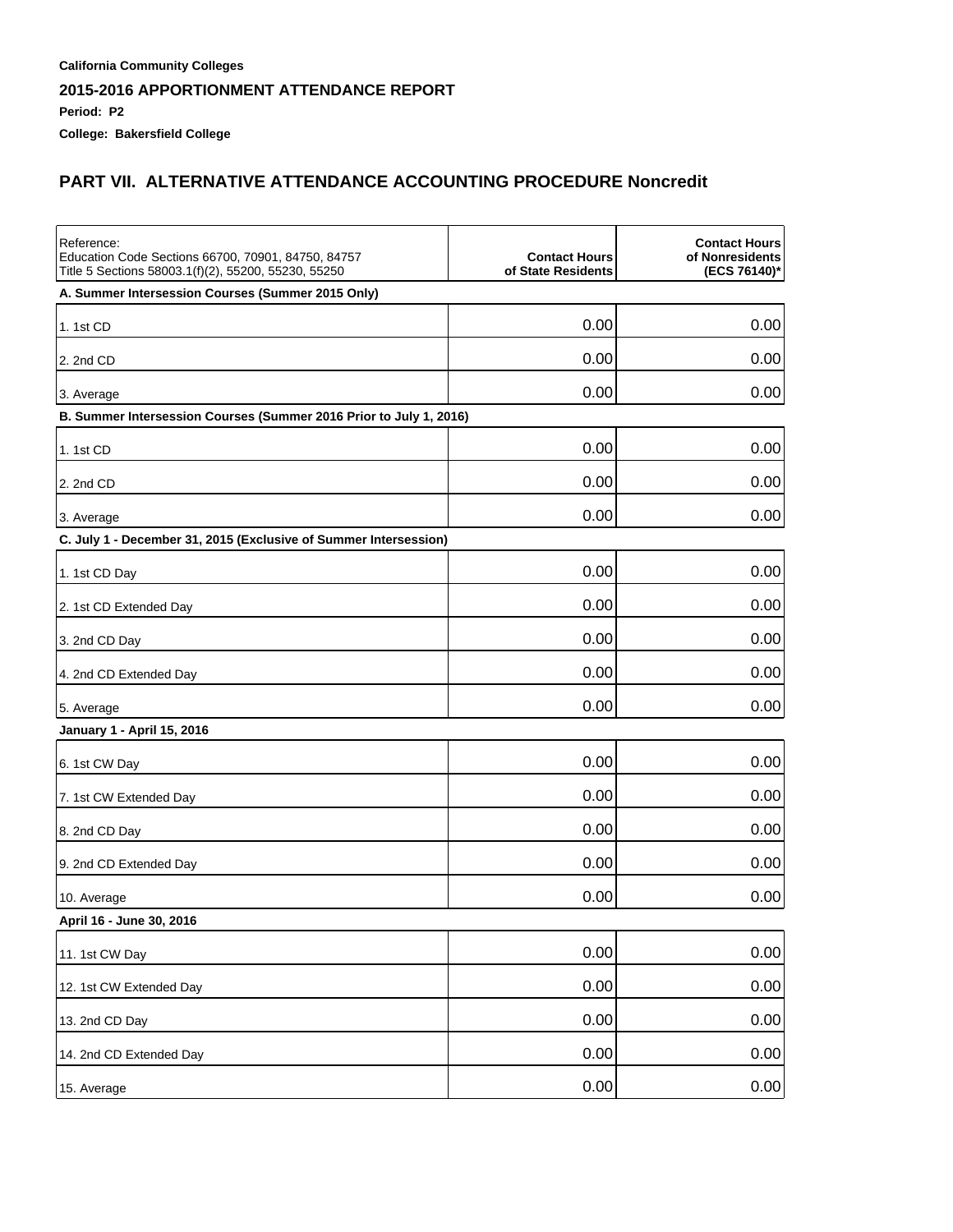### **California Community Colleges 2015-2016 APPORTIONMENT ATTENDANCE REPORT Period: P2 College: Bakersfield College**

#### **PART VII. ALTERNATIVE ATTENDANCE ACCOUNTING PROCEDURE Noncredit**

| <b>Calculated FTES</b>     |                 | <b>Resident FTES</b> | <b>Nonresident FTES</b> |
|----------------------------|-----------------|----------------------|-------------------------|
|                            | Part 1.A.(1)    | 0.00                 | 0.00                    |
|                            | Part 1.B.(1)    | 0.00                 | 0.00                    |
| <b>First Period Report</b> | Part 1.C.(3)(c) | 0.00                 | 0.00                    |
|                            | Part 1.A.(1)    | 0.00                 | 0.00                    |
|                            | Part 1.B.(1)    | 0.00                 | 0.00                    |
| Second Period Report       | Part 1.C.(3)(c) | 0.00                 | 0.00                    |
|                            | Part 1.A.(1)    | 0.00                 | 0.00                    |
|                            | Part 1.B.(1)    | 0.00                 | 0.00                    |
| Annual Period Report       | Part 1.C.(3)(c) | 0.00                 | 0.00                    |
|                            | Part 1.A.(1)    |                      |                         |
|                            | Part 1.B.(1)    |                      |                         |
| ReCal Period Report        | Part 1.C.(3)(c) |                      |                         |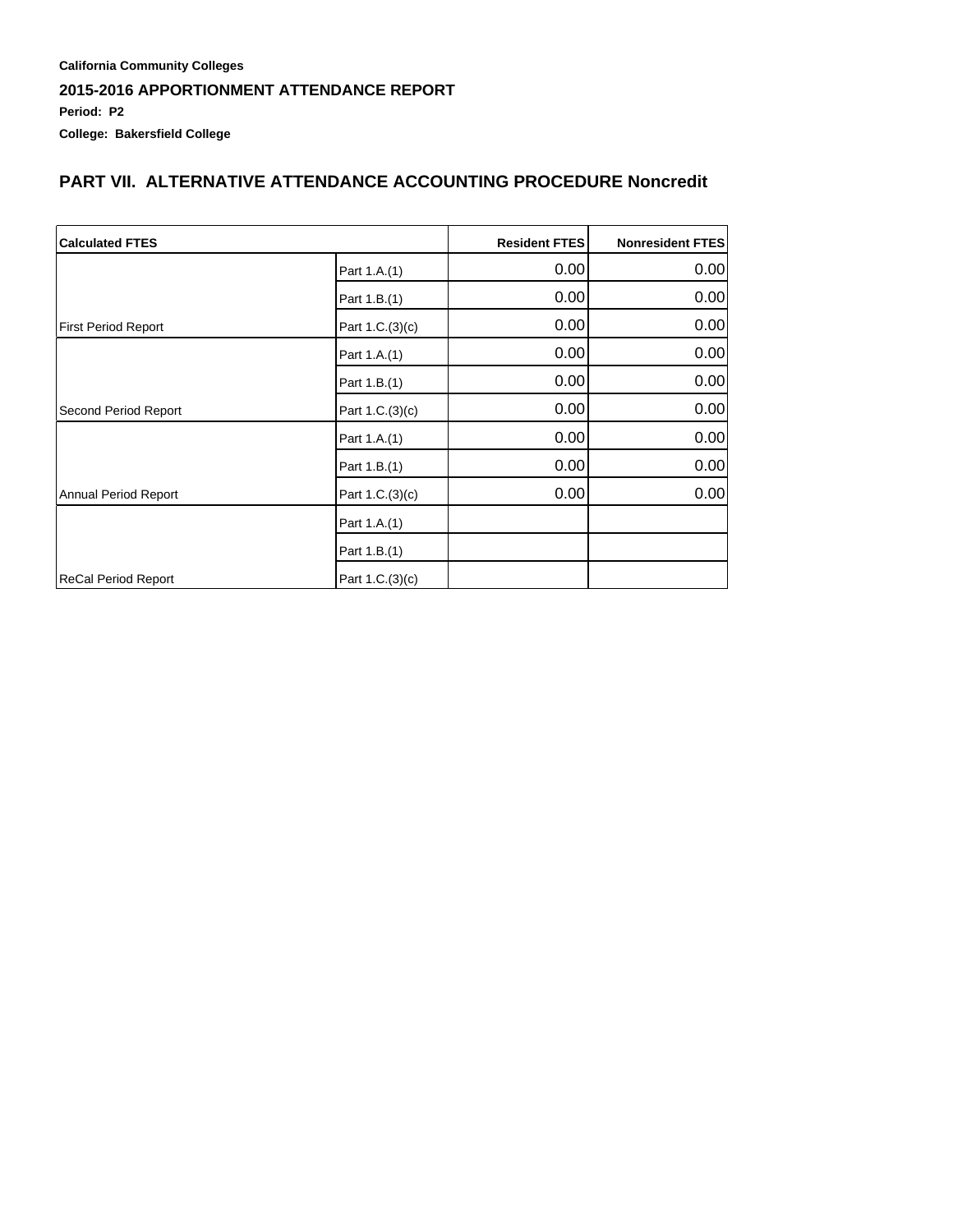**California Community Colleges 2015-2016 APPORTIONMENT ATTENDANCE REPORT Period: P1 College: Bakersfield College**

### **PART VIII. FTES ANNUALIZERS AND TERM LENGTH MULTIPLIERS**

|                             | Annualizer |
|-----------------------------|------------|
| <b>First Period Report</b>  |            |
| A. Part II                  | 2.0763     |
| <b>B.</b> Part III          | 1.5015     |
| C. Part IV Noncredit        | 2.3344     |
| Part IV Credit              | 1.9674     |
| D. Part V                   | 1.9413     |
| E. Part VI                  | 1.9040     |
| F. Part V                   | 0.0000     |
| <b>Second Period Report</b> |            |
| A. Part II                  | 1.0000     |
| <b>B.</b> Part III          | 1.0000     |
| C. Part IV Noncredit        | 2.3505     |
| Part IV Credit              | 1.8005     |
| D. Part V                   | 1.0000     |
| E. Part VI                  | 1.0000     |
| F. Part V                   | 0.0000     |

|                           | <b>Term Length Multiplier</b> |
|---------------------------|-------------------------------|
| <b>First Primary Term</b> | 16.30                         |
| Second Primary Term       | 16.30                         |
| Third Primary Term        | 0.001                         |